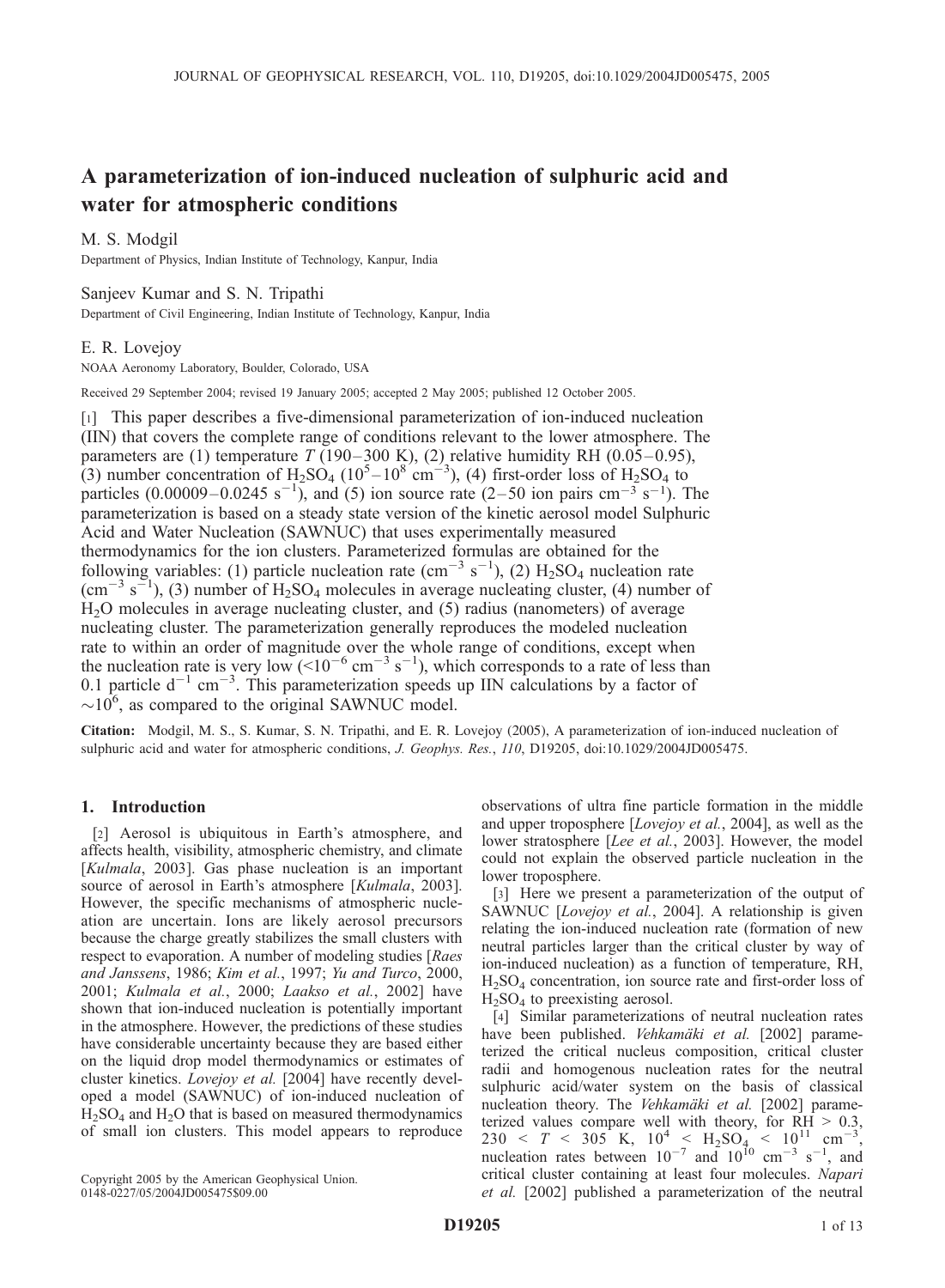

Figure 1. Ion-induced nucleation mechanism. In this example, the neutral nucleation pathway is inhibited because of a barrier on the Gibbs free energy surface. Clusters smaller than the critical cluster preferentially evaporate whereas clusters larger than the critical cluster grow. The ion cluster growth is spontaneous and competes with recombination (vertical arrows). Recombination that produces a neutral particle larger than the critical cluster leads to nucleation. This process is indicated by the large arrows.

ternary  $H_2O/H_2SO_4/NH_3$  nucleation rates based on classical nucleation theory for atmospheric conditions.

## 2. Model

[5] SAWNUC [Lovejoy et al., 2004] is a kinetic model of ion-induced nucleation (IIN) that is based on experimental thermodynamics of small ion clusters of  $H_2SO_4$  and  $H_2O$ . The pathway for IIN involves ion cluster growth followed by recombination that produces a stable neutral cluster, larger than the critical cluster. This is an effective mechanism to bypass a neutral nucleation barrier (Figure 1). In classical nucleation theory, the thermodynamics of clusters are approximated with the liquid drop model [Seinfeld and Pandis, 1998], which is inappropriate for small molecular clusters, and leads to large uncertainties in nucleation rates. Lovejoy et al. [2004] measured the thermodynamics for the growth and evaporation of small cluster ions containing  $H<sub>2</sub>SO<sub>4</sub>$  and  $H<sub>2</sub>O$ , and incorporated these data into a kinetic aerosol model to yield predictions of the rate of ion-induced nucleation for atmospheric conditions. Large cluster thermodynamics are treated with the Thomson equation and the intermediate cluster thermodynamics are interpolated. Experimental studies indicate that the positive ions are less likely to nucleate than the negative ions [Froyd and Lovejoy, 2003a, 2003b; Wilhelm et al., 2004]. Accordingly, the positive ions are treated as a single species, and the neutral and negative ions are treated explicitly. For the neutral and negative clusters, the model uses  $20-40$  bins that increment by one sulphuric acid molecule, representing hydrated  $(H_2SO_4)$ <sub>n</sub> and  $HSO_4^-(H_2SO_4)_{n-1}$ , respectively. In the next 40– 60 bins the number of sulphuric molecules increases geometrically, typically by a factor of 1.5 in order to account for particles up to about  $1 \mu m$  diameter. All clusters equilibrate with water and grow and evaporate by addition and loss of  $H_2SO_4$ . Negative clusters coagulate with neutral clusters, recombine with positive ions, and are formed by the coagulation of smaller neutral and negative clusters. Neutral clusters coagulate with neutral and negative clusters, and are formed by recombination of ion clusters as well as by coagulation of neutrals clusters.

[6] The ion-induced nucleation rate (new particles per volume per time) is defined as the rate of formation of stable (i.e., larger than the critical cluster) neutral clusters by recombination of ionic clusters. In SAWNUC this was implemented as the rate of recombination of ion clusters larger than the neutral critical cluster minus a small loss of the neutral clusters due to reaction with ion clusters.

$$
J_{IIN} = \sum_{I > c.c.} k_r[I][pos] - \sum_{i > c.c.} \sum_{J} k_{i,J}^c[i][J] \tag{1}
$$

where  $k_r$  is the recombination rate coefficient,  $[I]$  is the concentration of ion clusters in bin  $I$ , [pos] is the concentration of positive ions, and  $k_{i,J}^c$  is the coagulation rate coefficient for reaction between neutral cluster  $i$  and ion cluster J. It is assumed that the positive ions do not contain  $H<sub>2</sub>SO<sub>4</sub>$ . It is clear that the conventional definition of the nucleation rate does not apply to IIN because the IIN mechanism is significantly different from the standard neutral scheme. We defined the production rate of new neutral particles of a specified average size so that the parameterization could be easily coupled to a standard aerosol microphysical model. The larger charged clusters are in steady state with the corresponding neutrals. The ions recombine to produce the neutrals and the neutrals are charged to remake the ions. At steady state, these rates are the same. Equation (1) includes both the recombination and the charging rates, and hence, for the larger charged particles/clusters, their neutralization is not counted as nucleation. The  $H_2SO_4$  nucleation rate  $(H_2SO_4)$  molecules per volume per time) is defined as the net rate of consumption of  $H_2SO_4$  due to the formation of new particles

$$
R_{H2SO4} = \sum_{I>c.c.} n_I k_r[I][pos] - \sum_{i>c.c.} \sum_{J} n_i k_{i,J}^c[i][J] \tag{2}
$$

where  $n_I$  is the number of  $H_2SO_4$  molecules in ion cluster I and  $n_i$  is the number of H<sub>2</sub>SO<sub>4</sub> molecules in neutral cluster *i*. The average number of  $H_2SO_4$  molecules in the nucleating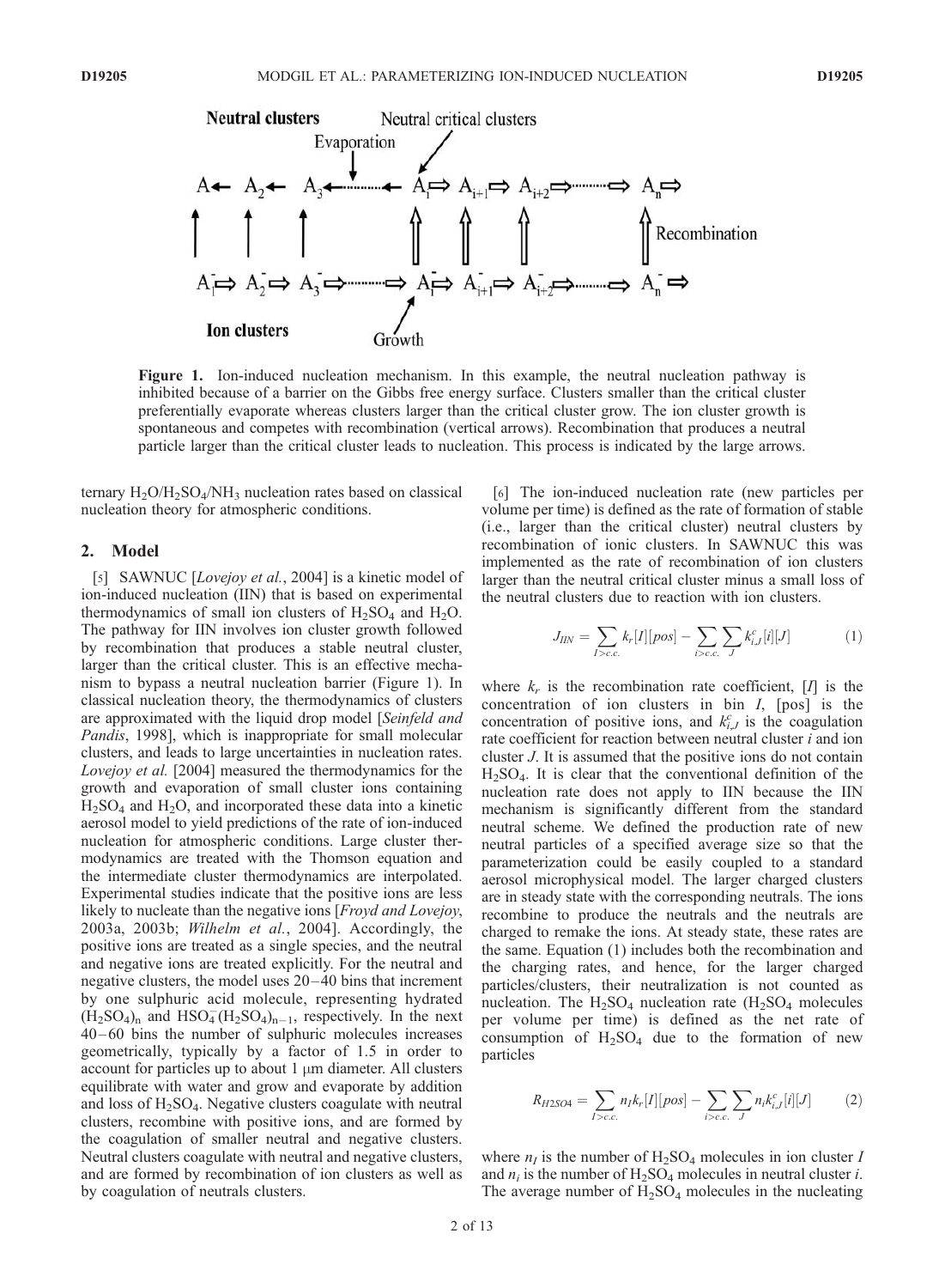

**Figure 2.** SAWNUC output for 240 K, 307 mbar,  $RH =$ 0.5, 15 ion pairs cm<sup>-3</sup> s<sup>-1</sup>, 2  $\mu$ m<sup>2</sup> cm<sup>-3</sup>, 12 hours of daylight, and  $H_2SO_4$  peak noontime source rates of  $1000$  (dashed lines) and 3000 cm<sup>-3</sup> s<sup>-1</sup> (solid lines). The instantaneous nucleation rates are calculated with equations (1) and (2).

clusters is given by the ratio of the  $H_2SO_4$  nucleation rate to the particle nucleation rate

$$
\overline{N}_{H2SO4} = \frac{R_{H2SO4}}{J_{\text{HN}}}
$$
\n(3)

The average size of the nucleating particles is determined by equilibrating water with a cluster containing the average number of  $H_2SO_4$  molecules.

[7] SAWNUC calculates the temporal evolution of ion and neutral clusters for a given a set of conditions  $(T, RH,$  $H<sub>2</sub>SO<sub>4</sub>$  production rate, ion production rate, etc.). The  $H<sub>2</sub>SO<sub>4</sub>$  production is modeled as a half sine wave during daylight hours and zero at night. Figure 2 shows the calculated profiles of  $[H_2SO_4]$  and ultrafine particles versus time for a given set of conditions ( $T = 240$  K, RH = 0.5, 15 ion pairs cm<sup>-3</sup> s<sup>-1</sup>, 2 um<sup>2</sup> cm<sup>-3</sup> of 30 nm radius particles at  $t = 0$ , peak noontime  $H_2SO_4$  production rates equal to 1000 and  $3000 \text{ cm}^{-3} \text{ s}^{-1}$ , 12 hours of daylight). Also shown are the instantaneous particle and  $H_2SO_4$  nucleation rates throughout the day (equations (1) and (2)). Ideally, a parameterization should give the instantaneous nucleation rate as a function of the ambient conditions. Here we show that the instantaneous nucleation rates are given to a good approximation by the steady state values. SAWNUC was modified to run until steady state with a constant  $[H_2SO_4]$ . The integration time was chosen as  $t(s)$  = 1.0e10/[H<sub>2</sub>SO<sub>4</sub>](molec.cm<sup>-3</sup>) + 3/(qk<sub>r</sub>)<sup>1/2</sup> which assured that the nucleation kinetics were in steady state. A plot of the calculated steady state and instantaneous particle nucleation rate versus  $[H_2SO_4]$  for the conditions of Figure 2 are shown in Figure 3. There is excellent agreement over many orders of magnitude of nucleation rate.

[8] A steady state, nested do loop version, of SAWNUC was created, in which the five input variables were (1) temperature  $T$  (190-300 K), (2) relative humidity RH (0.05–0.95), (3) number concentration of  $H_2SO_4$   $(10<sup>5</sup> - 10<sup>8</sup>$  cm<sup>-3</sup>), (4) preexisting aerosol surface area SA  $(2-100 \mu m^2 \text{ cm}^{-3})$ , and (5) ion source q (1–50 cm<sup>-3</sup> s<sup>-1</sup>). Six output variables generated from SAWNUC were (1) particle nucleation rate  $(h_1, \text{ cm}^{-3} \text{ s}^{-1}),$  (2) nucleating  $\text{H}_2$ SO<sub>4</sub> rate (h<sub>2</sub>, cm<sup>-3</sup> s<sup>-1</sup>), (3) number of  $\text{H}_2$ SO<sub>4</sub> molecules in average nucleating cluster  $(h_3)$ , (4) number of H<sub>2</sub>O molecules in average nucleating cluster  $(h_4)$ , (5) radius of average nucleating cluster  $(h_5, nm)$ , and  $(6)$  first-order loss of  $H<sub>2</sub>SO<sub>4</sub>$  to particles ( $h<sub>6</sub>$ ). This steady state, nested loop version of SAWNUC, was used to generate the data required in the parameterization of IIN. The first-order loss of  $\overline{H_2SO_4}$ to particles is defined as

$$
h_6 = \sum_{i} k_{i,H2SO4}^c[i] + \sum_{I} k_{I,H2SO4}^c[I] \tag{4}
$$

where  $k_{i,H2SO4}^c$  is the second-order rate coefficient for uptake of  $H_2SO_4$  by cluster *i*.

#### 3. Parameterization

[9] In this section we describe the parameterization process, used to parameterize the output data set from SAWNUC.

#### 3.1. Grid Effect

[10] Discretization of the complete range of atmospheric conditions, as input to SAWNUC, was required. Because of the comparatively large number of variables in the input data set, namely five, the size of input data set becomes large very quickly, as the number of grid points is increased. Parameterization of output data set from SAWNUC, for large grids, was thus constrained by computational resources. This implied memory related problems, e.g., the size of RAM, or RAM addressable by the operating system. The parameterization had to be achieved within the



**Figure 3.** Particle nucleation rate as a function of  $[H_2SO_4]$ for the conditions of Figure 2. The points are the instantaneous rates, where open circles are for 1000 and solid circles are for 3000  $H_2$ SO<sub>4</sub> cm<sup>-3</sup> s<sup>-1</sup> at noon. The solid lines are calculated with the steady state version of SAWNUC as described in the text. Inset is the same data on a linear scale.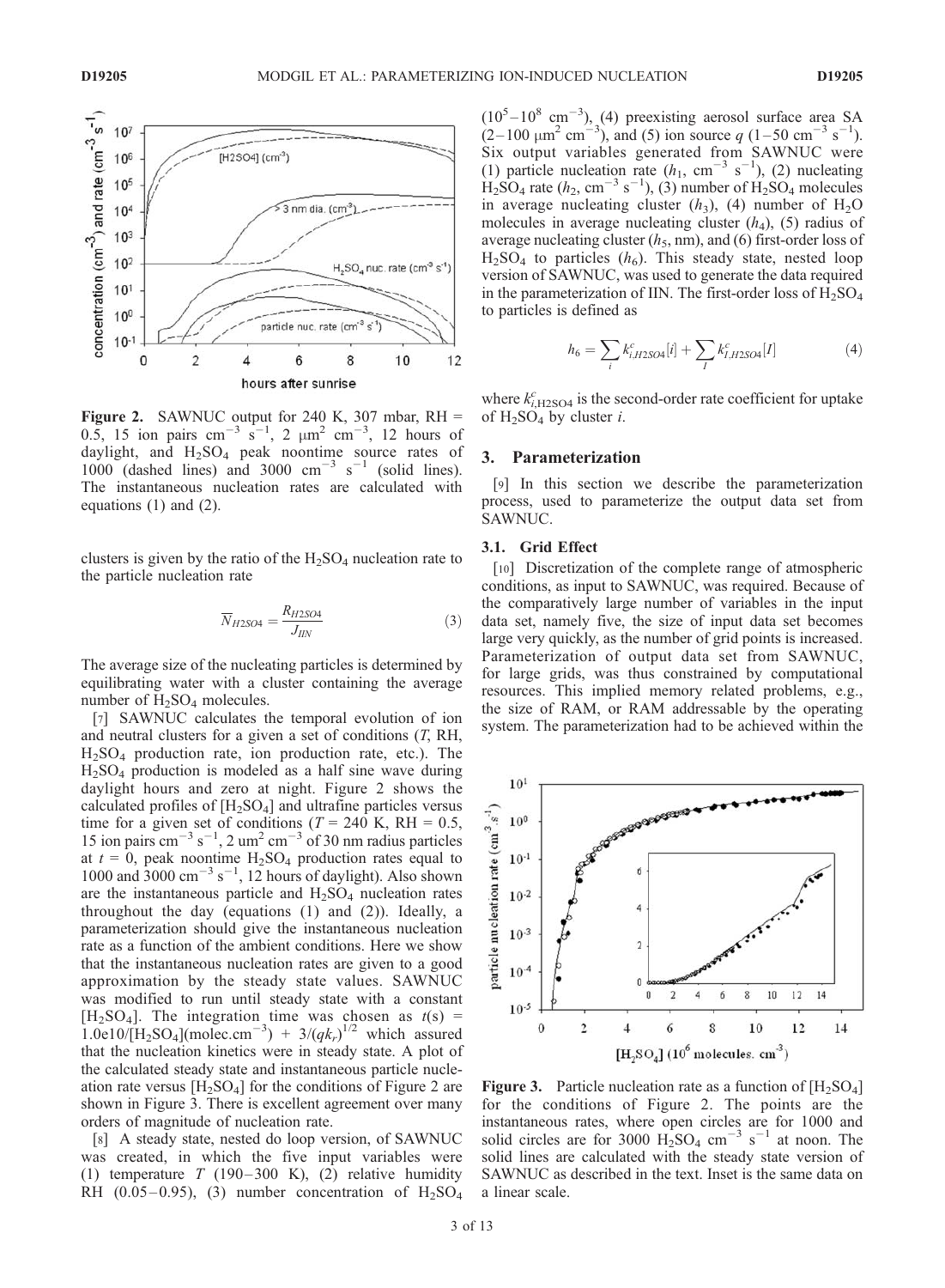constraint of available computational resources, which in this case were, a Pentium 4 processor with a clock speed of 2.6 GHz, and 1 GB RAM.

[11] One of the primary steps in the study was optimization of the input nested do loop grid to SAWNUC, so that resulting efficiency of parameterization was high. We define efficiency of parameterization, as the percentage of points where the ratio of the ''model value'' to the ''parameterized value'' falls between 0.5 and 2. This required determining, which variables required a relatively fine grid and for which ones a coarse grid would suffice. After a large number of iterations of this process, it turned out that a finer discretization was required for temperature and relative humidity. Higher resolution was required because the IIN rate is most sensitive to temperature and relative humidity. Concentration of sulphuric acid, surface area, and ion source could be modeled, with a relatively coarse grid. Within the limitation of our computational resource, the final grid that has been used for parameterization had 20  $\times$  $15 \times 8 \times 4 \times 8 = 76,800$  points, where there were 20 points for temperature, 15 for relative humidity, 8 for concentration of sulphuric acid, 4 for preexisting surface area, and 8 for ion source.

[12] The output data set from SAWNUC was filtered to remove data points with very low values of particle nucleation rate  $(h_1 < 10^{-6} \text{ cm}^{-3} \text{ s}^{-1})$ . This reduced the number of data points for the parameterization to 40,728. The parameterized functions presented here are strictly valid for those atmospheric conditions giving a particle nucleation rate of  $h_1 > 10^{-6}$  cm<sup>-3</sup> s<sup>-1</sup>. The relevant ranges



Figure 4. Efficiency plots for (a) particle nucleation rate  $(h_1)$ , (b) nucleating sulphuric acid rate  $(h_2)$ , (c) number of sulphuric acid molecules in the average nucleating cluster  $(h<sub>3</sub>)$ , (d) number of water molecules in the average nucleating cluster  $(h_4)$ , and (e) radius of average nucleating cluster  $(h_5)$ , showing ratio of model value to parameterized value on the  $x$  axis and corresponding frequency of occurrence on the y axis.



Figure 5. (a) Comparison of modeled and parameterized particle nucleation rate  $(h_1)$  for RH = 0.5, H<sub>2</sub>SO<sub>4</sub> = 10<sup>6</sup> and  $10^7$  cm<sup>-3</sup>, SA = 4  $\mu$ m<sup>2</sup> cm<sup>-3</sup>, and ion source equal to 10 cm<sup>-3</sup> s<sup>-1</sup>. (b) Same as Figure 5a except for  $H_2SO_4 = 10^5$ and  $10^8 \text{ cm}^{-3}$ . (c) Comparison of modeled and parameterized particle nucleation rate for RH =  $0.2$ , H<sub>2</sub>SO<sub>4</sub> =  $10^7$  cm<sup>-3</sup>, SA =  $2 \mu m^2$  cm<sup>-3</sup>, and ion source equal to 2.0 and 50.0 cm<sup>-3</sup> s<sup>-1</sup>. (d) Same as Figure 5c except for  $H_2SO_4 = 10^8$  cm<sup>-3</sup>. (e) Same as Figure 5c except for  $RH = 0.5$ .

of atmospheric conditions  $(T, RH, H_2SO_4, h_6, q)$  can be visualized with three-dimensional  $(3-D)$  plots<sup>1</sup> of the model output.<sup>1</sup>

#### 3.2. Basis Functions

[13] A smooth differentiable function  $f = f(x, y, z, \ldots)$  of independent variables  $(x, y, z,...)$  can be approximated as a truncated Taylor series. This truncated Taylor series is a multidimensional polynomial of variables  $(x, y, z, \ldots)$ , with partial derivatives  $f_x = \partial f / \partial x$ , etc. appearing as coefficients. One approach to parameterization would be to use a multivariable polynomial, consisting of powers of independent variables  $(x, y, z, \ldots)$ , as basis functions, and determine the coefficients (partial derivatives,  $f_x, f_y, f_z, \ldots$ , etc., in this case), in the truncated Taylor series expansion. Mathematica, a numerical and symbolic computational language, is used for the parameterization.

[14] A least squares fit, to a data set, as a linear combination of functions, of independent variables was used to arrive at an initial parameterization of IIN, in which polynomials consisting of powers of the five input variables  $(T, RH, H<sub>2</sub>SO<sub>4</sub>, h<sub>6</sub>, q)$  were used as basis functions and

<sup>&</sup>lt;sup>1</sup>Auxiliary material is available at ftp://ftp.agu.org/apend/jd/ 2004JD005475.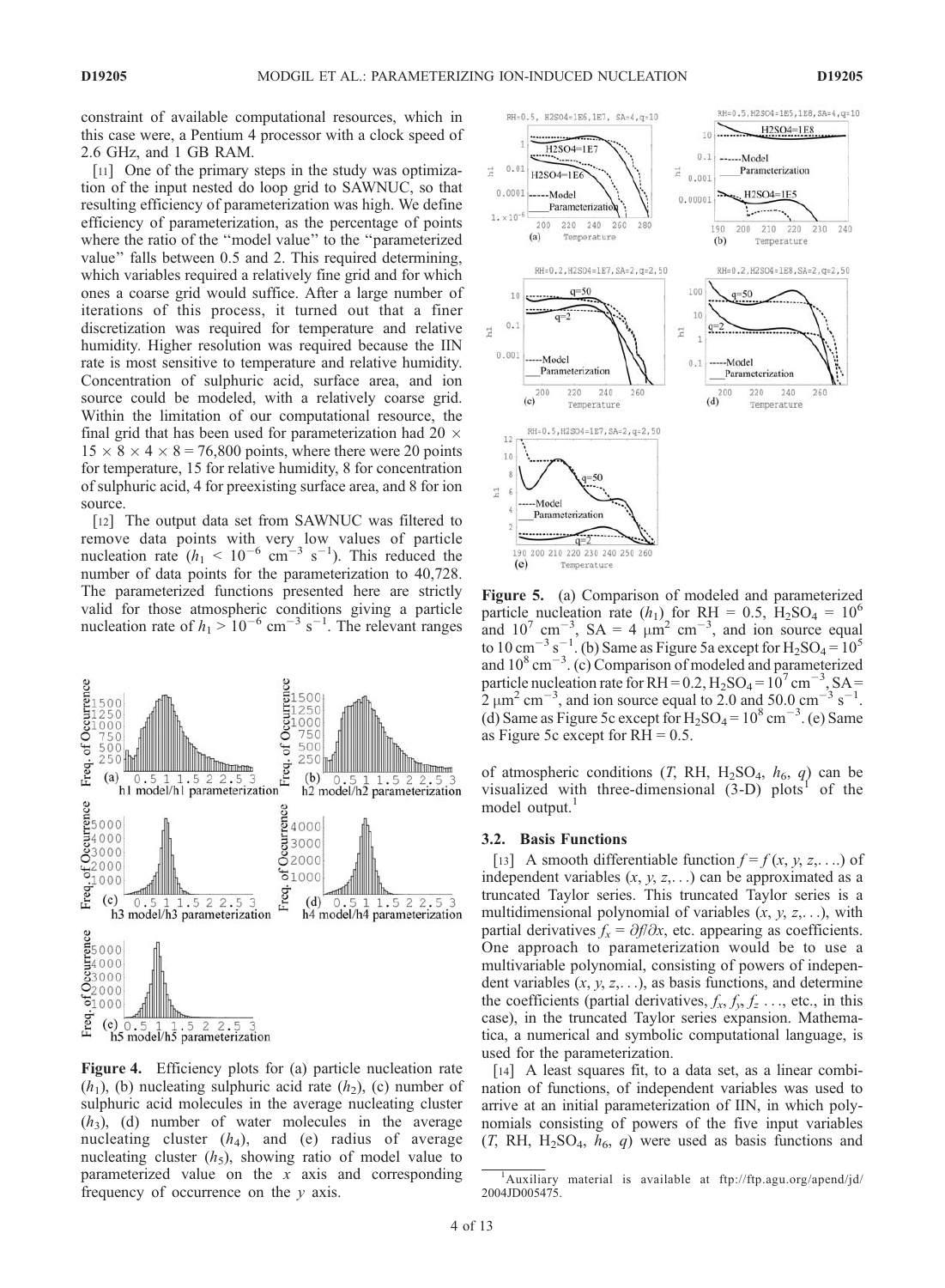

**Figure 6.** (a) Comparison of modeled and parameterized particle nucleation rate  $(h_1)$  for  $T = 240$ ,  $H_2SO_4 = 10^6$ ,  $10^7$ , and  $10^8$  cm<sup>-3</sup>, SA = 4  $\mu$ m<sup>2</sup> cm<sup>-3</sup>, and ion source equal to 10 cm<sup>-3</sup> s<sup>-1</sup>. (b) Comparison of modeled and parameterized particle nucleation rate for  $T = 240$ ,  $H_2SO_4 = 10^7$  cm<sup>-3</sup>,  $SA = 2 \mu m_S^2$  cm<sup>-3</sup>, and ion source equal to 2.0 and 50.0 cm<sup>-3</sup> s<sup>-1</sup>. (c) Same as Figure 6b except for  $H_2SO_4 = 10^8$  cm<sup>-3</sup>. (d) Same as Figure 6b except for  $T = 220$ .

their coefficients were computed by Mathematica programs. The sum of the squares of the offsets (difference between model and calculated value) is used instead of the offset absolute values because this allows the residuals to be treated as a continuous differentiable quantity. However, because squares of the offsets are used, outlying points can have a disproportionate effect on the fit, a property that is not desirable. For a number of unknown parameters, linear least squares fitting was applied iteratively to a linearized form of the function until convergence is achieved. Depending on the type of fit and initial parameters chosen, the nonlinear fit may have good or poor efficiency. If uncertainties (in the most general case, error ellipse) are given for the points, it can be weighted differently in order to give high-quality points more weight.

[15] Least squares fitting proceeded by finding the sum of the squares of the vertical deviations of a set of  $n$  data points from a function  $f$ . In addition, although the unsquared sum of distances might seem a more appropriate quantity to minimize, use of the absolute value results in discontinuous derivatives that cannot be treated analytically. The square deviations from each point are therefore summed, and the resulting residual is then minimized to find the best fit line. This procedure resulted in outlying points being given disproportionately large weighting and thus were eliminated iteratively. A reasonable fit with efficiencies exceeding 85% was obtained, in which the difference between the parameterized values and model values were well within an order of magnitude.

[16] The *Vehkamäki et al.* [2002] parameterization based on the classical nucleation model had four independent variables, namely T, RH,  $H_2SO_4$ , and  $h_3$  (number of  $H<sub>2</sub>SO<sub>4</sub>$  molecules in average nucleating cluster). Basis functions used in that parameterization were powers of ln RH, ln  $H_2SO_4$ , beside  $1/h_3$ , and a series of cubic polynomials in T. We tried an IIN parameterization with a similar choice of basis functions, and obtained a good fit for  $h_1$  and  $h_2$ . The additional independent variables in this IIN parameterization namely,  $SA$  and  $q$ , were modeled with polynomials. This approach led to a more compact parameterization and is presented in this paper.

#### 3.3. Parameterized Formulas

[17] The parameterized expressions for  $h_1$ ,  $h_2$ ,  $h_3$ ,  $h_4$  and  $h<sub>5</sub>$  and their 3-D visualization as well as comparisons with corresponding model values are given in the supplementary material that will be made available on the Internet. The final parameterized formulas were taken directly from Mathematica; the FORTRAN forms for  $h_1$ ,  $h_2$ ,  $h_3$ ,  $h_4$ ,  $h_5$ , and  $h<sub>6</sub>$  are given in the supplementary material. Expressions corresponding to C form (for those intending to use C programming language) can also be supplied on request.

### 4. Direct Comparison

[18] Figure 4 shows histograms of the frequency of occurrence as a function of the ratio of model value to the parameterization value for  $h_1$ ,  $h_2$ ,  $h_3$ ,  $h_4$  and  $h_5$ , respectively.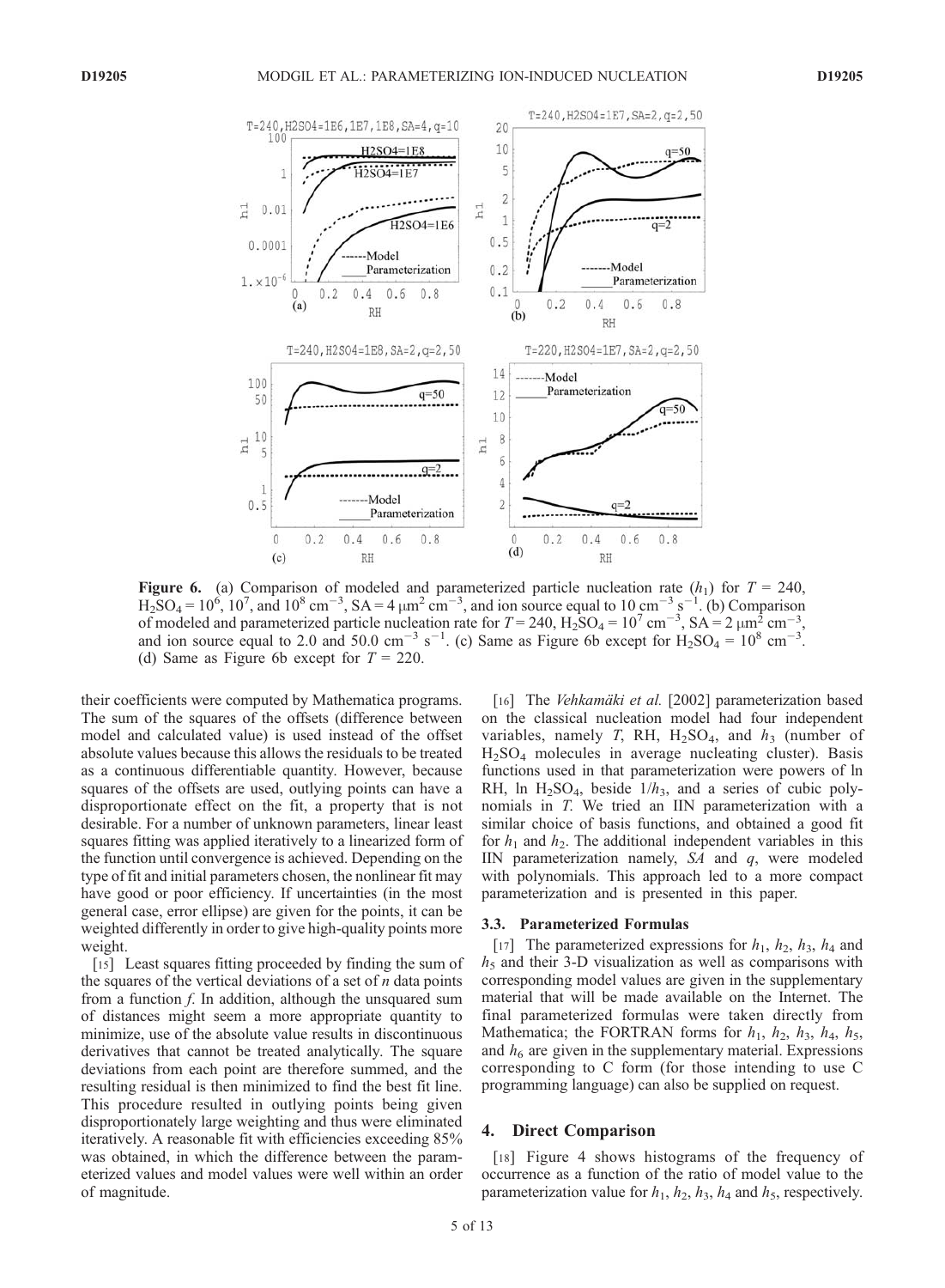

Figure 7. (a) Comparison of modeled and parameterized particle nucleation rate  $(h_1)$  for  $T = 240$ , RH = 0.5, SA =  $h_1$  um<sup>2</sup> cm<sup>-3</sup> and ion source equal to 2.0 and 50.0 cm<sup>-3</sup> s<sup>-1</sup>  $4 \mu m^2$  cm<sup>-3</sup>, and ion source equal to 2.0 and 50.0 cm<sup>-3</sup> s . (b) Same as Figure 7a except for  $T = 220$ . (c) Same as Figure 7b except for  $RH = 0.2$ . (d) Comparison of modeled and parameterized particle nucleation rate for  $T = 240$ , RH = 0.5,  $SA = 2.0$  and  $100.0 \mu m^2 cm^{-3}$ , and ion source equal to  $2.0 \text{ cm}^{-3} \text{ s}^{-1}$ . (e) Same as Figure 7d except for RH = 0.2.

We define the efficiency as the percentage of points where the ratio of model value to the parameterized value falls between 0.5 and 2 for the conditions where  $h_1 > 10^{-6}$  cm<sup>-3</sup> s<sup>-1</sup>. Efficiencies exceeding 85% were obtained for particle nucleation rate  $(h_1)$ , nucleating H<sub>2</sub>SO<sub>4</sub> rate  $(h_3)$ , number of H<sub>2</sub>SO<sub>4</sub> molecules in average nucleating cluster  $(h_3)$ , number of  $H_2O$ molecules in average nucleating cluster  $(h_4)$  and radius of nucleating cluster  $(h_5)$ .

[19] From Figure 5a, it can be seen that the parameterized particle nucleation rate  $(h_1)$  is comparing well with model values, in the range,  $T = 190-280$  K, and  $H_2SO_4 = 10^6$ - $10^7$  cm<sup>-3</sup>. Figure 5b shows that parameterized  $h_1$ , is within an order of magnitude for the range of  $T = 190-$ 236 K, and  $H_2SO_4 = 10^5$  and  $10^8$  cm<sup>-3</sup>. However, for  $T >$ 236 K and  $H_2SO_4 = 10^5$ , there is sudden drop in modeled  $h_1$ that is not well captured by parameterization, but at  $H_2SO_4$  =  $10^8$  cm<sup>-3</sup>, the modeled and parameterized values agree well. Figure 5b has a minimum around 202 K for the modeled curve. Several other curves also have ''steps'' versus temperature. These are caused by not accounting for the evaporation of neutral critical cluster in calculating the net IIN flux. However, this should not be serious issue, since a smooth curve through the calculated points should be close to reality.

[20] Figure 5c shows the effect of ion source on particle nucleation rate  $(h_1)$ , for  $q = 2$  and 50 ion pairs cm<sup>-3</sup> s<sup>-1</sup> at RH = 0.2,  $H_2SO_4 = 10^7$  cm<sup>-3</sup> and  $SA = 2 \mu m^2 cm^{-3}$ . Figure 5d shows the same effect for  $H_2SO_4 = 10^8$  cm<sup>-3</sup> whereas Figure 5e shows the effect of  $q$  on particle nucleation rate at RH = 0.5, SA = 2  $\mu$ m<sup>2</sup> cm<sup>-3</sup> and  $H_2SO_4 = 10^7$  cm<sup>-1</sup> .



**Figure 8.** (a) Comparison of modeled and parameterized particle nucleation rate  $(h_1)$  for  $T = 240$ , RH =  $0.5, H<sub>2</sub>SO<sub>4</sub> = 10<sup>6</sup>, 10<sup>7</sup>,$  and  $10<sup>8</sup>$  cm<sup>-3</sup>, and ion source equal to 10.0 cm<sup>-3</sup> s<sup>-1</sup>. (b) Same as Figure 8a except for  $T = 220$ . (c) Comparison of modeled and parameterized particle nucleation rate for  $T = 240$ , RH = 0.5,  $H_2SO_4 = 10^7$  cm<sup>-3</sup>, and ion source equal to 2.0 and 50.0 cm<sup>-3</sup> s<sup>-1</sup>. (d) Same as Figure 8c except for  $RH = 0.2$ .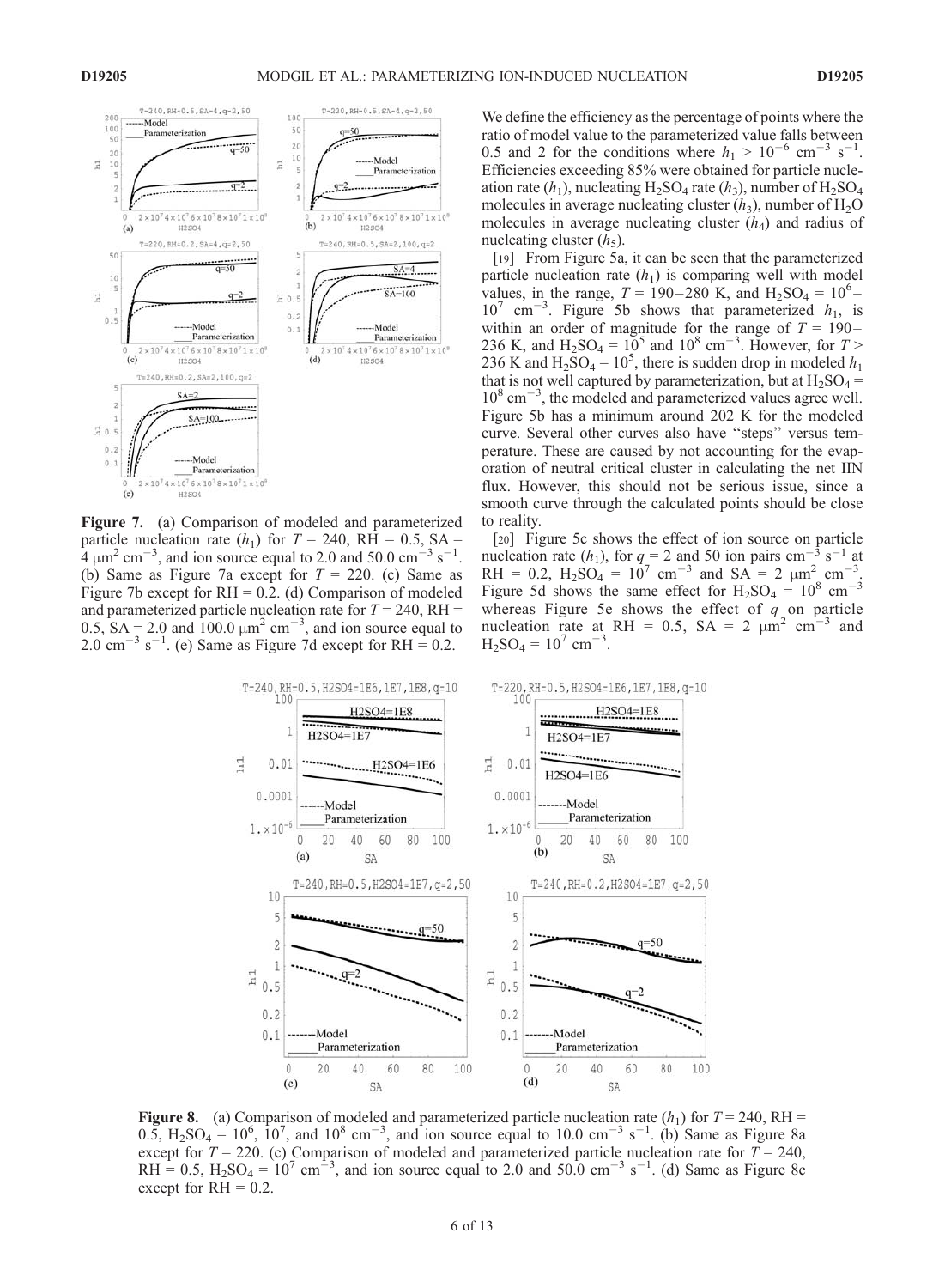

**Figure 9.** (a) Comparison of modeled and parameterized particle nucleation rate  $(h_1)$  for  $T = 240$ , RH = 0.5,  $H_2SO_4 = 10^6$ ,  $10^7$ , and  $10^8$  cm<sup>-3</sup>, and  $SA = 2 \mu m^2$  cm<sup>-3</sup>. (b) Same as Figure 9a except for  $T = 220$ . (c) Comparison of modeled and parameterized particle nucleation rate for  $T = 240$ , RH = 0.5, H<sub>2</sub>SO<sub>4</sub> =  $10^7$  cm<sup>-3</sup>, and SA = 4.0 and 100.0  $\mu$ m<sup>2</sup> cm<sup>-3</sup>. (d) Same as Figure 9c except for  $T = 220$ .



Figure 10. (a) Comparison of modeled and parameterized number of  $H_2SO_4$  molecules in average nucleating cluster  $(h_3)$  for RH = 0.5, H<sub>2</sub>SO<sub>4</sub> = 10<sup>6</sup> and 10<sup>7</sup> cm<sup>-3</sup>, SA = 4  $\mu$ m<sup>2</sup> cm<sup>-3</sup>, and ion source equal to 10 cm<sup>-3</sup> s<sup>-1</sup>. (b) Same as Figure 10a except for  $H_2SO_4 = 10^5$  and  $10^8$  cm<sup>-3</sup>. (c) Comparison of modeled and parameterized number of H<sub>2</sub>SO<sub>4</sub> molecules in average nucleating cluster ( $h_3$ ) for RH = 0.5,  $H_2SO_4 = 10^7$  cm<sup>-3</sup>,  $SA = 2 \mu m^2$  cm<sup>-3</sup>, and ion source equal to 2.0 and 50.0 cm<sup>-3</sup> s<sup>-1</sup>. (d) Same as Figure 10c except for  $H_2SO_4 = 10^8$  cm<sup>-3</sup>.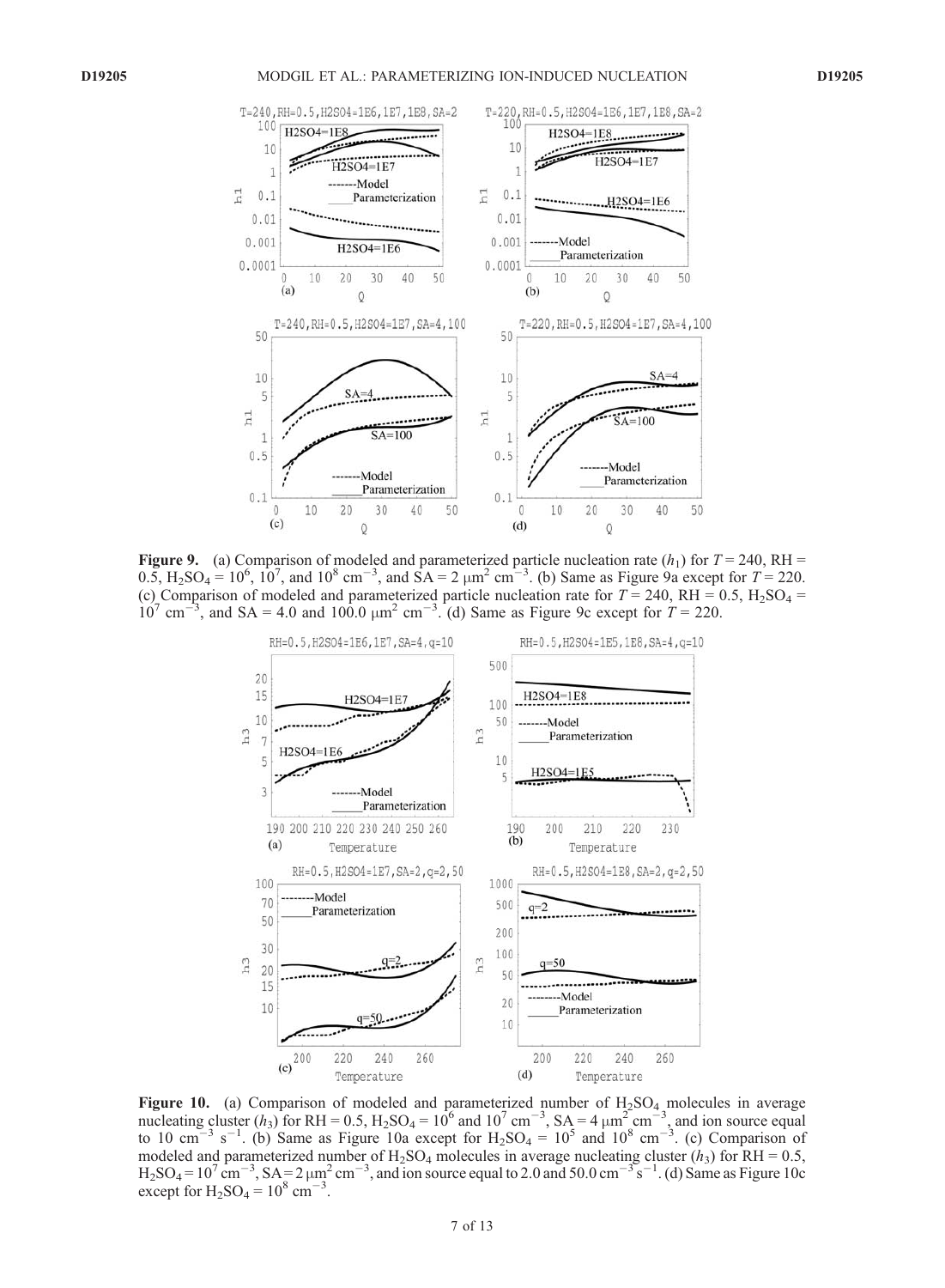

Figure 11. (a) Comparison of modeled and parameterized number of  $H_2SO_4$  molecules in average nucleating cluster  $(h_3)$  for  $T = 240$ ,  $H_2SO_4 = 10^6$ ,  $10^7$ , and  $10^8$  cm<sup>-3</sup>, SA =  $4 \mu m^2$  cm<sup>-3</sup>, and ion source equal to 10 cm<sup>-3</sup> s<sup>-1</sup>. (b) Same as Figure 11a except for  $T = 220$ . (c) Comparison of modeled and parameterized number of  $H_2SO_4$  molecules in average nucleating cluster  $(h_3)$  for  $T = 240$ ,  $H_2SO_4 =$  $10^7$  cm<sup>-3</sup>, SA = 2  $\mu$ m<sup>2</sup> cm<sup>-3</sup>, and ion source equal to 2.0 and  $50.0 \text{ cm}^{-3} \text{ s}^{-1}$ . (d) Same as Figure 11c except for  $H_2SO_4 = 10^8$  cm<sup>-3</sup>. (e) Comparison of modeled and parameterized particle nucleation rate for  $T = 240$ ,  $H_2SO_4 =$  $10^7$  cm<sup>-3</sup>, ion source equal to 2 cm<sup>-3</sup> s<sup>-1</sup>, and SA = 2.0 and  $100.0 \mu m^2$  cm<sup>-3</sup>.

[21] Figure 5c shows that modeled and parameterized particle nucleation rate  $(h_1)$  agree well up to  $T = 250$  K. It is evident from Figure 5d that parameterized  $h_1$  is capturing model trend and values are within an order of magnitude except at low temperatures for two different ion source rates. Figure 5e shows that parameterized  $h_1$ are in good agreement with modeled one except at low temperatures and  $q = 50$  ion pairs. Similar plots (Figures 6–9) show the dependence of  $h_1$  on RH, H<sub>2</sub>SO<sub>4</sub>, SA and  $q$  as well as the direct comparison between modeled and parameterized  $h_1$ .

[22] Figures 10a and 10b show the effect of  $H_2SO_4$  on number of  $H_2SO_4$  molecules in average nucleating cluster  $(h_3)$  at RH = 0.5, SA = 4,  $q = 10$  and H<sub>2</sub>SO<sub>4</sub> = 10<sup>6</sup> and  $10^7$ ,  $10^5$  and  $10^8$  cm<sup>-3</sup>, respectively. From Figure 10a, it can be seen that parameterized  $h_3$  compares well with model values, in the range,  $T = 190-270$  K. Figure 10b shows that parameterized  $h_3$ , is within an order of magnitude for the range,  $T = 190-230$  K. However, for  $T >$ 230K and at  $H_2SO_4 = 10^5$ , there is sudden drop in model values which is not captured by parameterization but at  $H_2SO_4 = 10^8$  cm<sup>-3</sup> the match in model and parameterized values is reasonable for the range of temperature considered here.

[23] Figures 10c and 10d show the effects of  $q$  on number of  $H_2SO_4$  molecules in average nucleating cluster  $(h_3)$  at  $SA = 2$ ,  $q = 2$ , 50 at different H<sub>2</sub>SO<sub>4</sub>. Except in the lowtemperature region, the parameterization agrees well with model values for both the cases of ion source. Overall, it can be seen that the parameterization is able to reproduce the trend of model and the values of parameterized number of  $H<sub>2</sub>SO<sub>4</sub>$  molecules in average nucleating cluster  $(h<sub>3</sub>)$  are within an order of magnitude for full temperature range. Similar plots (Figures 11–14) show the dependence of  $h_3$ on RH,  $H_2SO_4$ , SA and q as well as the direct comparison between modeled and parameterized  $h_3$ .

[24] Figures 15a and 15b show the effect of  $H_2SO_4$  on radius of nucleating cluster  $(h_5)$  at RH = 0.5, SA = 4,  $q = 10$ and  $H_2SO_4 = 10^6$  and  $10^7$ ,  $10^5$  and  $10^8$  cm<sup>-3</sup>, respectively. From Figure 15a, it can be seen that parameterized  $h<sub>5</sub>$  is comparing well with model values, in the range,  $T = 190-$ 270 K except a sudden drop in modeled  $h_5$  at  $T > 265$  and  $H_2SO_4 = 10^6$  cm<sup>-3</sup>, which is not captured by parameterization. Figure 15b shows that parameterized  $h<sub>5</sub>$ , is within an order of magnitude of the model values for the range,  $T =$ 190–230 K. At  $T > 230$  K and at  $H_2SO_4 = 10^5$ , parameterization fails to capture the model trends but at  $H_2SO_4$  =  $10^8$  cm<sup>-3</sup>, the match in model and parameterized values is reasonable for  $T = 190-240$  K.

[25] Figures 15c–15e show the effect of ion source on radius of nucleating cluster  $(h_5)$  at SA = 2,  $q = 2$ , 50 and at different  $H_2SO_4$  and RH combinations. Figure 15d shows similar effect for  $H_2SO_4 = 10^8$  cm<sup>-3</sup>. Except in the low-temperature region, the parameterization agrees well with model values for both the cases of ion source. Figure 15e shows the effect of ion source on  $h_5$  at RH = 0.5, SA = 2  $\mu$ m<sup>2</sup> cm<sup>-3</sup> and H<sub>2</sub>SO<sub>4</sub> = 10<sup>7</sup> cm<sup>-3</sup>. It can also be seen that the parameterization is capturing the trend of model and the values of parameterized  $h<sub>5</sub>$  are within an order of magnitude for  $T = 190-270$  K. Similar plots (Figures 16–19) show the dependence of  $h_5$  on RH,  $H<sub>2</sub>SO<sub>4</sub>$ , SA and q as well as the direct comparison between modeled and parameterized h<sub>5</sub>.

#### 5. Summary and Conclusions

[26] This paper presents a parameterization of IIN for atmospheric conditions. It uses a kinetic aerosol model SAWNUC [Lovejoy et al., 2004], which is based upon measured thermodynamics of ion cluster growth. It is shown that the steady state ion-induced nucleation rate is a very good approximation to the instantaneous rate. Accordingly, data for the parameterization were generated by running a steady state version of SAWNUC over a wide range of atmospheric conditions. The parameterization speeds up the calculations by a factor of about  $10<sup>6</sup>$  and is useful for implementation in large-scale models.

[27] Comparison between model and parameterized values is well within an order of magnitude, for most range of conditions. The standard deviation of the ratio of model values and corresponding parameterized values, which should be ideally unity, is a measure of deviation of the parameterization from model. The standard deviation for the ratio of model values to the parameterized values lies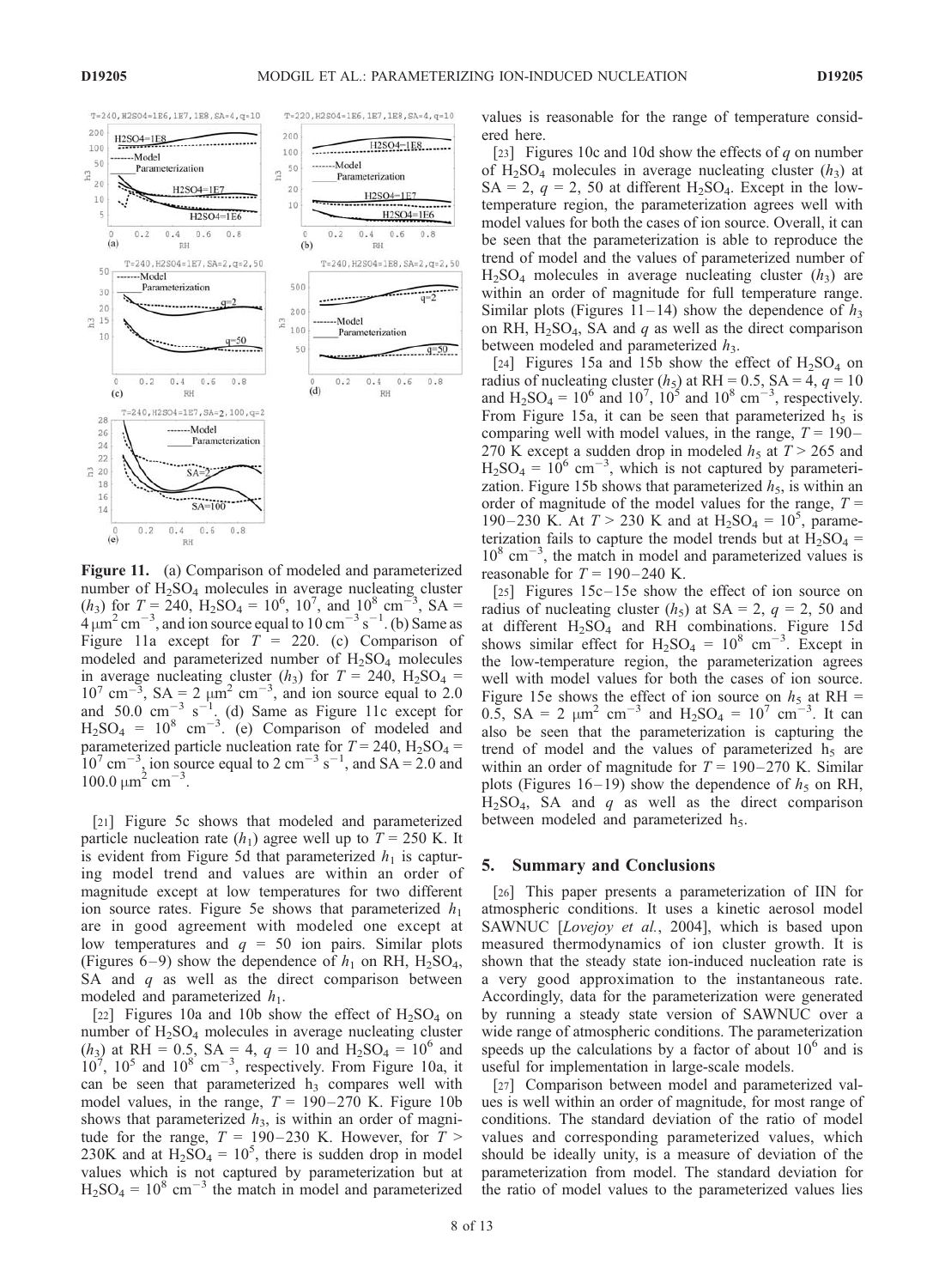

Figure 12. (a) Comparison of modeled and parameterized number of  $H_2SO_4$  molecules in average nucleating cluster  $(h_3)$  for  $T = 240$ , RH = 0.5, SA = 2  $\mu$ m<sup>2</sup> cm<sup>-3</sup>, and ion source equal to 2.0 and 50.0 cm<sup>-3</sup> s<sup>-1</sup>. (b) Same as Figure 12a except for  $T = 220$ . (c) Comparison of modeled and parameterized number of H<sub>2</sub>SO<sub>4</sub> molecules in average nucleating cluster ( $h_3$ ) for T = 240, RH = 0.5, ion source equal to 2.0, and  $SA = 2.0$  and  $100.0 \mu m^2 cm^{-3}$ . (d) Same as Figure 12c except for ion source equal to 50 cm<sup>-3 s<sup>-1</sup>.</sup>



Figure 13. (a) Comparison of modeled and parameterized number of  $H_2SO_4$  molecules in average nucleating cluster  $(h_3)$  for  $T = 240$ , RH = 0.5,  $\dot{H_2}SO_4 = 10^6$ , 10<sup>7</sup>, and 10<sup>8</sup> cm<sup>-3</sup>, and ion source equal to 2.0 cm<sup>-3</sup> s<sup>-1</sup>. (b) Same as Figure 13a except for  $T = 220$ . (c) Comparison of modeled and parameterized number of H<sub>2</sub>SO<sub>4</sub> molecules in average nucleating cluster  $(h_3)$  for  $T = 220$ , RH = 0.2, H<sub>2</sub>SO<sub>4</sub> = 10<sup>7</sup> cm<sup>-3</sup>, and ion source equal to 2.0 and 50.0 cm<sup>-3</sup> s<sup>-1</sup>. (d) Same as Figure 13c except for  $R\bar{H} = 0.5$ .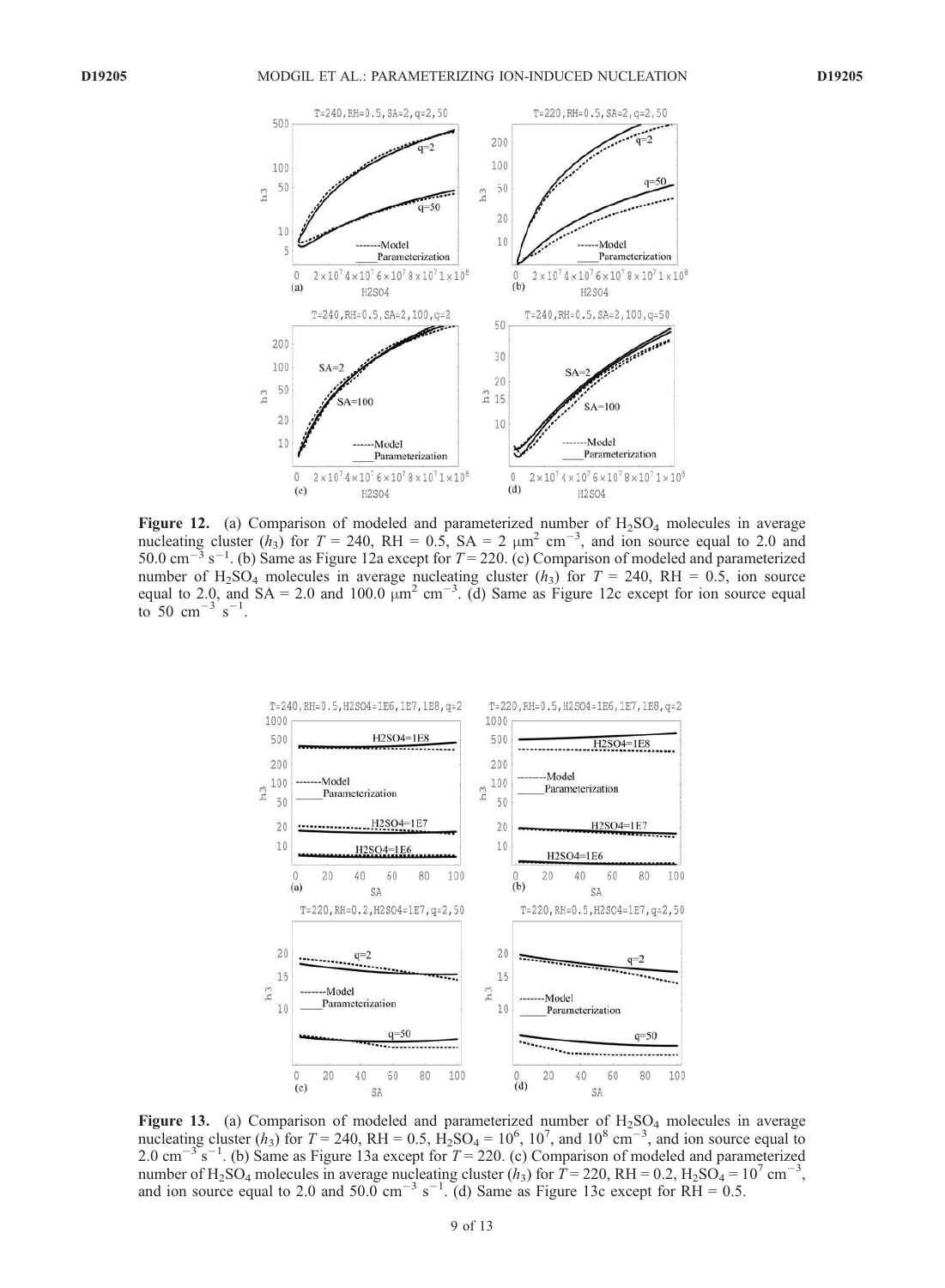

Figure 14. (a) Comparison of modeled and parameterized number of  $H_2SO_4$  molecules in average nucleating cluster  $(h_3)$  for  $T = 240$ , RH = 0.5,  $\text{H}_2\text{SO}_4 = 10^6$ ,  $10^7$ , and  $10^8 \text{ cm}^{-3}$ , and SA = 2  $\mu$ m<sup>2</sup> cm<sup>-3</sup>. (b) Same as Figure 14a except for  $T = 220$ . (c) Comparison of modeled and parameterized number of  $H_2SO_4$  molecules in average nucleating cluster  $(h_3)$  for  $T = 240$ , RH = 0.5,  $H_2SO_4 = 10^7$  cm<sup>-3</sup>, and SA = 2.0 and 100.0  $\mu$ m<sup>2</sup> cm<sup>-3</sup>. (d) Same as Figure 14c except for RH = 0.2.



Figure 15. (a) Comparison of modeled and parameterized radius (nanometers) of average nucleating cluster  $(h_5)$  for RH = 0.5, H<sub>2</sub>SO<sub>4</sub> = 10<sup>6</sup> and 10<sup>7</sup> cm<sup>-3</sup>, SA = 4  $\mu$ m<sup>2</sup> cm<sup>-3</sup>, and ion source equal to 10 cm<sup>-3</sup> s<sup>-1</sup>. (b) Same as Figure 15a except for  $H_2SO_4 = 10^5$  and  $10^8$  cm<sup>-3</sup>. (c) Comparison of modeled and parameterized radius (nanometers) of average nucleating cluster  $(h<sub>5</sub>)$  for RH = 0.2,  $H_2SO_4 = 10^7$  cm<sup>-3</sup>,  $SA = 2 \mu m^2$  cm<sup>-3</sup>, and ion source equal to 2 and 50 cm<sup>-3</sup> s<sup>-1</sup>. (d) Same as Figure 15c except for  $H_2SO_4 = 10^8$  cm<sup>-3</sup>. (e) Same as Figure 15c except for RH = 0.5.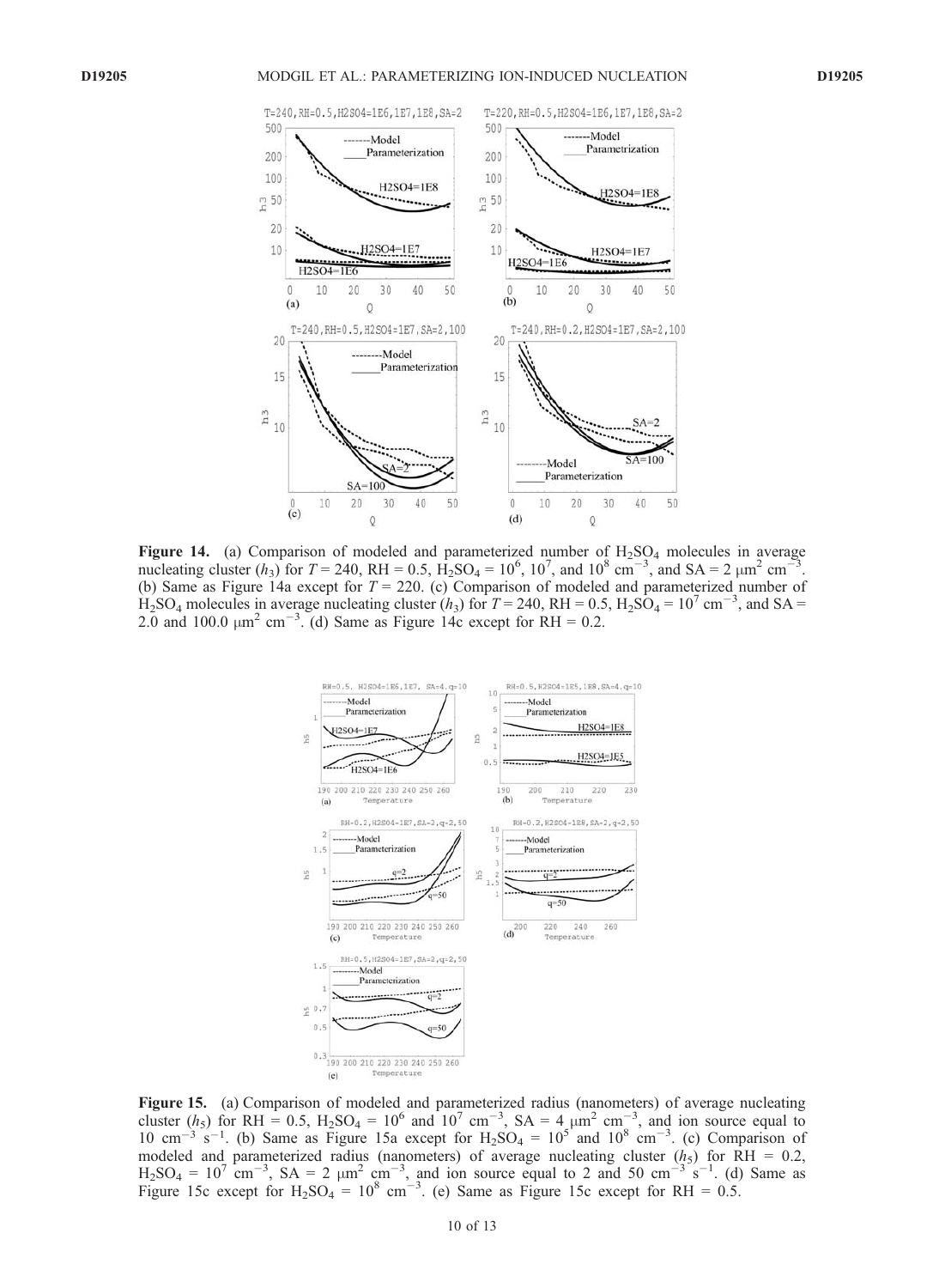

Figure 16. (a) Comparison of modeled and parameterized radius (nanometers) of average nucleating cluster (h<sub>5</sub>) for  $T = 240$ ,  $H_2SO_4 = 10^7$  and  $10^8$  cm<sup>-3</sup>, SA = 4  $\mu$ m<sup>2</sup> cm<sup>-3</sup>, and ion source equal to 10 cm<sup>-3</sup> s<sup>-1</sup>. (b) Same as Figure 16a except for  $T = 220$ . (c) Comparison of modeled and parameterized radius (nanometers) of average nucleating cluster  $(h_5)$  for  $T = 240$ ,  $H_2SO_4 = 10^8$  cm<sup>-3</sup>,  $SA = 2 \mu m^2$  cm<sup>-3</sup>, and ion source equal to 2 and 50 cm<sup>-3</sup> s<sup>-1</sup>. (d) Same as Figure 16c except for  $H_2SO_4 = 10^7$  cm<sup>-3</sup>.



Figure 17. (a) Comparison of modeled and parameterized radius (nanometers) of average nucleating cluster (*h*<sub>5</sub>) for  $T = 240$ , RH = 0.2, SA = 2.0  $\mu$ m<sup>2</sup> cm<sup>-3</sup>, and ion source equal to 2.0 and 50.0 cm<sup>-3</sup> s<sup>-1</sup>. (b) Same as Figure 17a except for RH = 0.5. (c) Comparison of modeled and parameterized radius (nanometers) of average nucleating cluster (h<sub>5</sub>) for  $T = 240$ , RH = 0.5, ion source equal to 50.0 cm<sup>-3</sup> s<sup>-1</sup>, and SA = 2.0 and 100.0  $\mu$ m<sup>2</sup> cm<sup>-3</sup>. (d) Same as Figure 17c except for ion source equal to 2.0 cm<sup>-3</sup> s<sup>-1</sup>.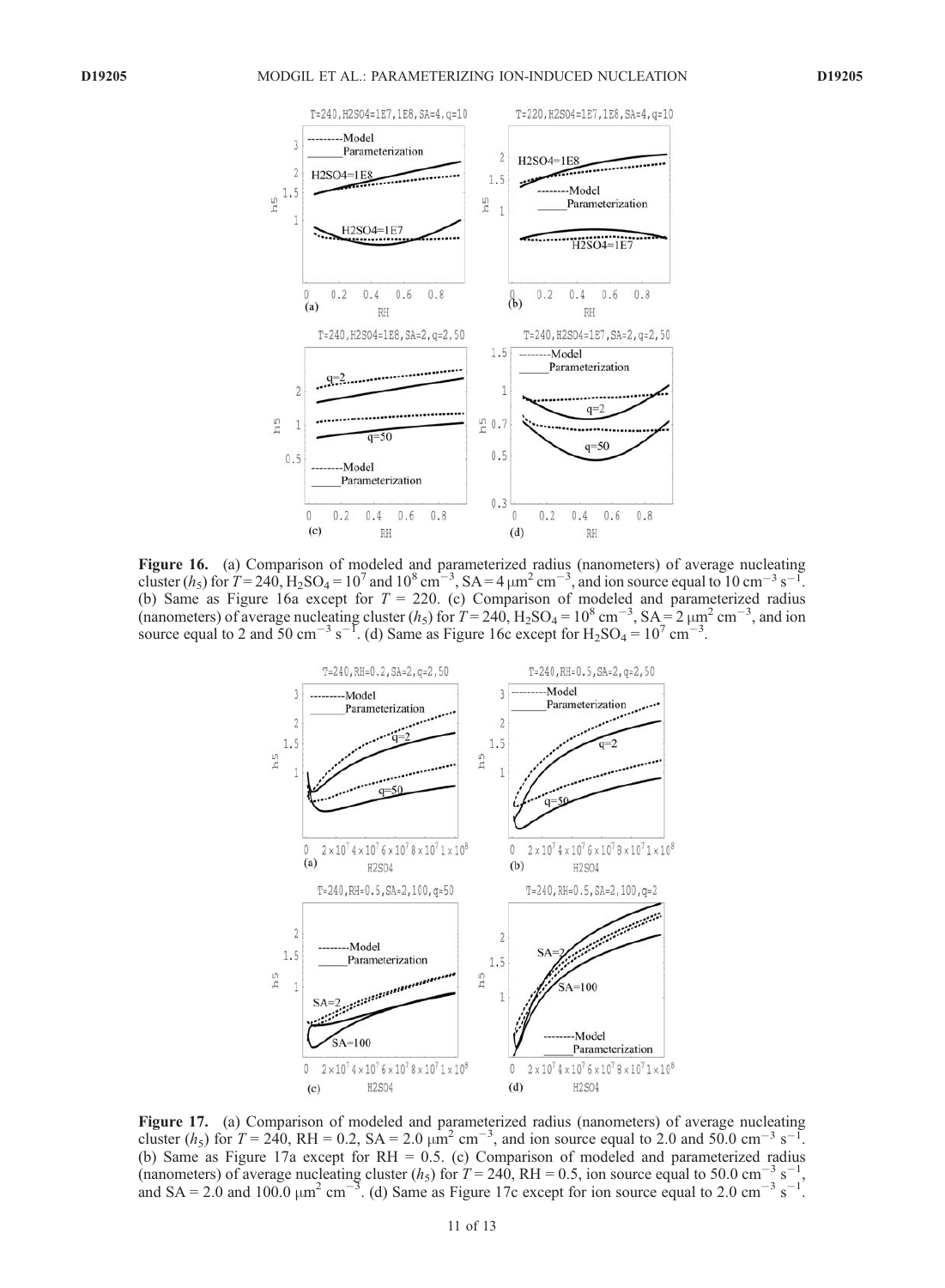

Figure 18. (a) Comparison of modeled and parameterized radius (nanometers) of average nucleating cluster (*h<sub>5</sub>*) for  $T = 240$ , RH = 0.5, H<sub>2</sub>SO<sub>4</sub> = 10<sup>6</sup>, 10<sup>7</sup>, and 10<sup>8</sup> cm<sup>-3</sup>, and ion source equal to 10 cm<sup>-3</sup> s<sup>-1</sup>. (b) Same as Figure 18a except for RH = 0.2. (c) Comparison of modeled and parameterized radius (nanometers) of average nucleating cluster (h<sub>5</sub>) for  $T = 240$ , RH = 0.5, H<sub>2</sub>SO<sub>4</sub> = 10<sup>7</sup> cm<sup>-3</sup>, and ion source equal to 2.0 and 50.0 cm<sup>-3</sup> s<sup>-1</sup>. (d) Same as Figure 18c except for  $H_2SO_4 = 10^8$  cm<sup>-3</sup>.



Figure 19. (a) Comparison of modeled and parameterized radius (nanometers) of average nucleating cluster  $(h_5)$  for  $T = 240$ , RH = 0.5, H<sub>2</sub>SO<sub>4</sub> = 10<sup>7</sup> and 10<sup>8</sup> cm<sup>-3</sup>, and SA = 2 µm<sup>2</sup> cm<sup>-3</sup>. (b) Same as Figure 19a except for  $T = 220$ . (c) Comparison of modeled and parameterized radius (nanometers) of average nucleating cluster  $(h_5)$  for  $T = 220$ , RH = 0.2,  $H_2SO_4 = 10^8$  cm<sup>-3</sup>, and  $SA = 2.0$  and 100.0  $\mu$ m<sup>2</sup> cm<sup>-3</sup>. (d) Same as Figure 19c except for H<sub>2</sub>SO<sub>4</sub> = 10<sup>7</sup> cm<sup>-3</sup>.